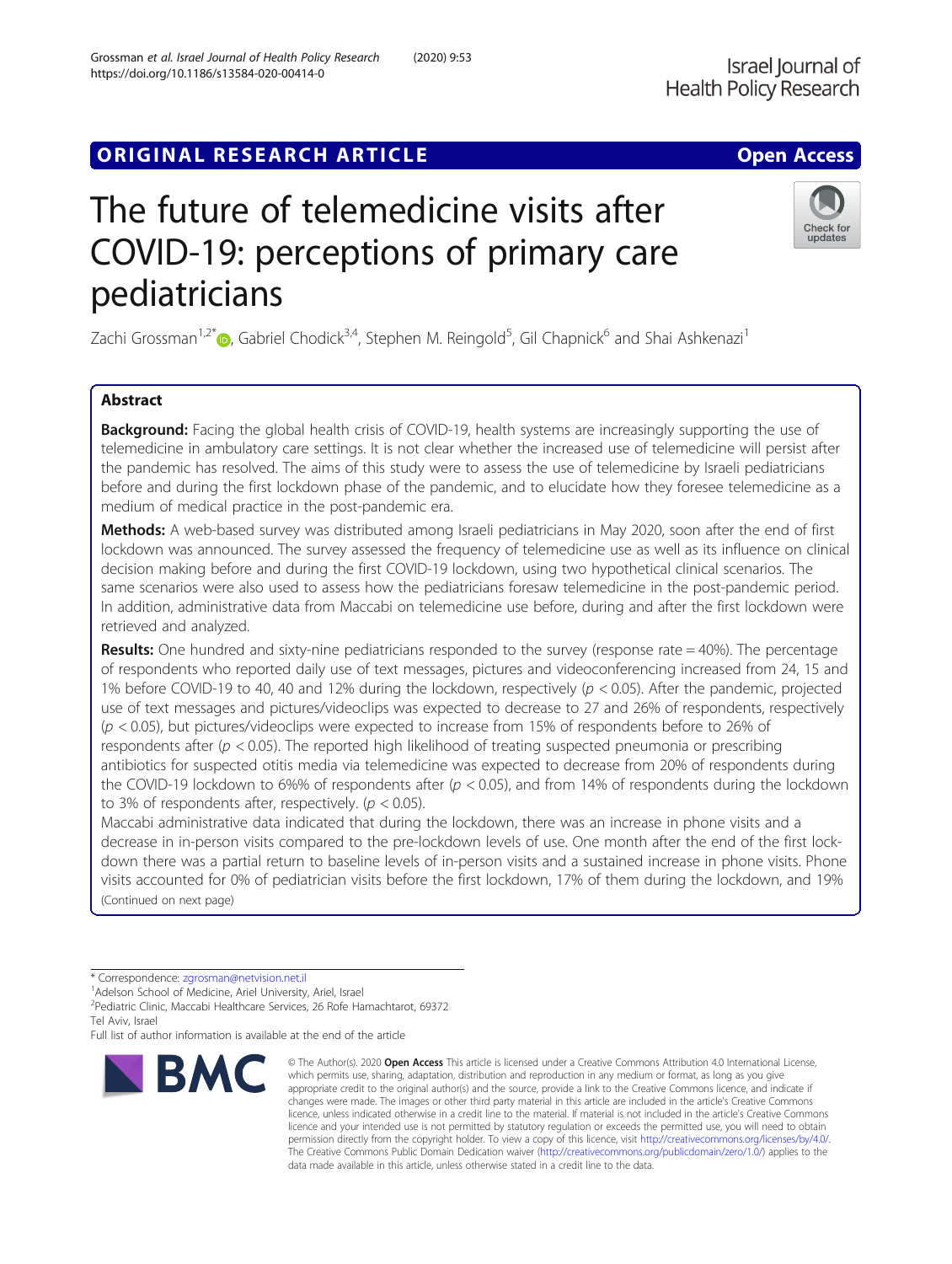(Continued from previous page)

of them 1 month after the lockdown relaxation.

Conclusions: The study indicates that use of telemedicine technologies by primary care pediatricians increased substantially during the first COVID-19 lockdown. The study also found that pediatricians expected that use levels will recede after the pandemic. As the pandemic continues and evolves, it will be important to continue to monitor the level of telemedicine use as well as expectations regarding post-pandemic use levels.

Keywords: COVID-19, Telemedicine, Pediatricians

# Background

Telemedicine (or telehealth), is defined by the National Institutes of Health (NIH) as the use of technology to provide and support healthcare at a distance [\[1\]](#page-9-0). One of the uses of telemedicine is the establishment of a remote link between doctors and their patients. Telemedicine does not necessarily replace the in-person visit; it could be an addition to the in-person visit. The advantages of such a remote link include enhanced access (virtual visits in addition to frontal visits) in which personal physicians may provide improved medical care for children, and as such, is supported by the American Academy of Pediatrics [[2\]](#page-9-0). This context permits providers access to the complete medical record and an established relationship with the patient, both of which are conducive to making appropriate care decisions [[2\]](#page-9-0). Telehealth technologies run the gamut from telephones and text messages, to transmitted images, and on to real-time videoconferencing [\[3](#page-9-0)]. Providers who frequently use these tools to deliver health care tend to be early adopters of new technology [[4\]](#page-9-0).

Throughout most of 2020, the world has been facing a global health crisis: the COVID-19 pandemic [[5\]](#page-9-0). Although the focus of tackling the direct impact of COVID-19 occupies the primary focus of many health organizations, the maintenance of core and critical clinical service is of no less importance. In many countries, the initial reaction was for healthcare facilities to reduce or even cease many clinical services, including the closure of clinics and the postponement of all non-critical medical services [[6\]](#page-9-0). However, telemedicine affords continued medical care while adhering to strict social distancing. Patients at risk may benefit from staying at home, thereby reducing exposure to others, while continuing to receive medical care [[7\]](#page-9-0). Therefore, it is no surprise that health systems worldwide are resorting to telemedicine, resulting in an exponential increase in telemedicine use, contrasting to a previously slow adoption of the new practice  $[8]$  $[8]$ . In the US  $[9]$  $[9]$ , UK  $[10]$  $[10]$  and Israel [[11\]](#page-9-0), COVID-19 guidelines support the use of telemedicine in ambulatory care settings for children during the pandemic.

The two most crucial considerations in the current situation are the quality of the telemedicine service delivered and its safety [[12](#page-9-0)]. Some of the efforts to promote telemedicine during the pandemic appears to assume a that a sizeable proportion of outpatient visits can be managed effectively remotely, and patients can be triaged to telemedicine services without compromising their safety or the quality of care. It is not clear, however, whether this is true. It is also not clear whether the utility of tele-triage will dissipate, in part or in total, after the pandemic crisis is over [\[8\]](#page-9-0).

The aim of the study is to collect preliminary data on telemedicine experiences by Israeli pediatricians during the early phase of the COVID-19 pandemic as well as their expectations at that time regarding future use after the pandemic resolves. The objective of the data collection is to ascertain community physicians' attitudes, experiences and medical decision making practices while using telemedicine during a period in which physical contact was limited, and how the extent to which they foresaw telemedicine as a medium of ideal medical practice when the crisis will be over. The latter will also help characterize the provider who tends more to telemedicine practices as compared to peers.

The data collection will evaluate the pediatricians' confidence in managing diseases remotely in two hypothetical clinical scenarios. We will discuss these findings and discuss how the boost in telemedicine during the COVID-19 pandemic is likely to affect the practice of telemedicine the day after the crisis and shape the future of health care delivery.

# **Methods**

# Study sample

Structured questionnaires were distributed to Israel Pediatric Research in Office setting NETwork (IPR-ONET) members in May 2020, soon after the relaxation of Israel's first lockdown was announced. The Israel Pediatric Research in Office Setting (IPROS) network was established in 1995 and includes Israeli pediatricians willing to collaborate with the network on performing research in their clinics [[13\]](#page-9-0). The IPROS Network mailing list, IPRONET, is an electronic mailing list that can be joined voluntarily by all pediatricians in Israel. Initially it was established as an interest group intended to promote research, but as the years went by it became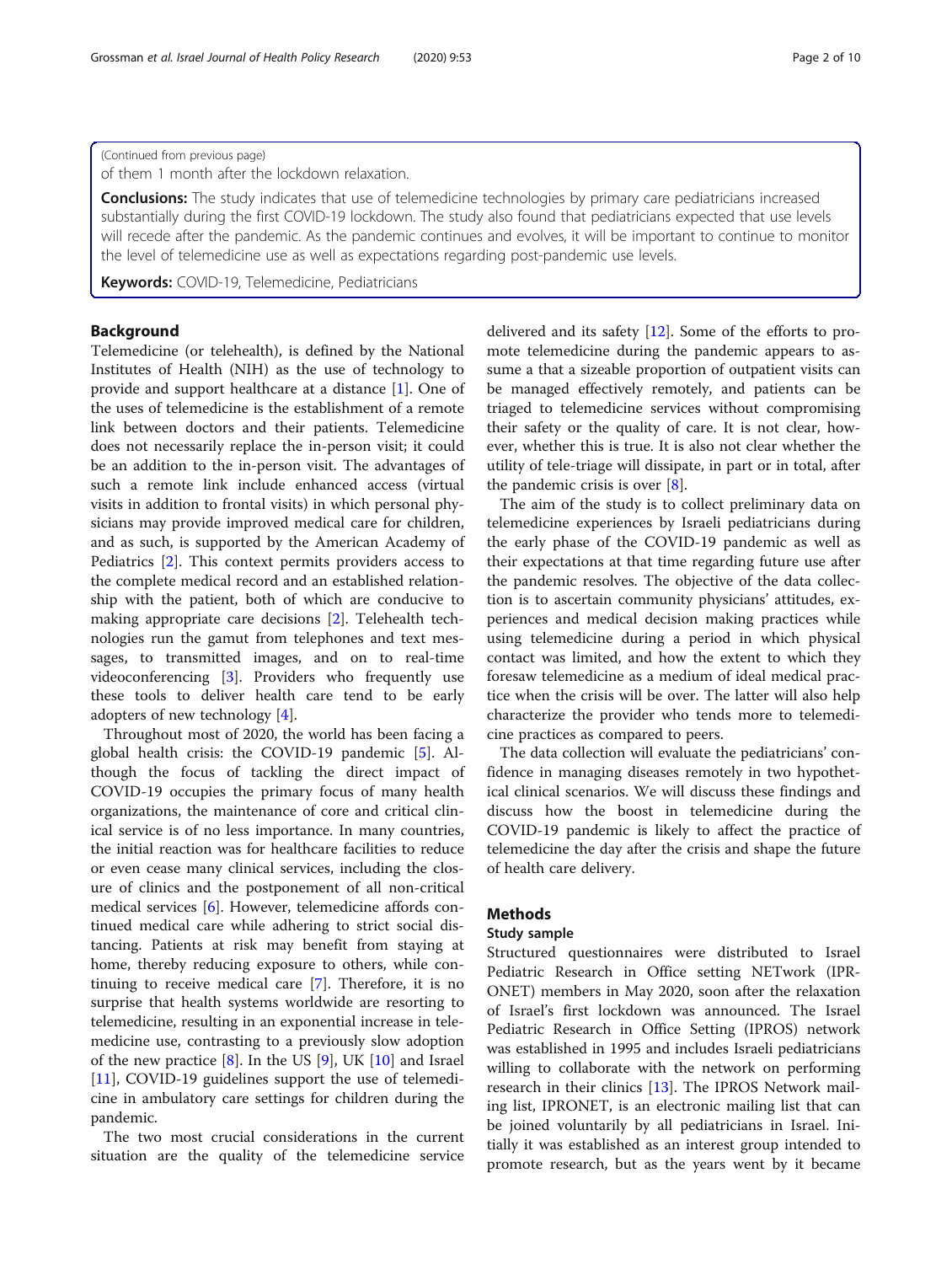more like an active forum of pediatricians. As such, it is now more like an open forum, a place where research proposals are still being discussed but where the focus has shifted to other issues relating to child health in Israel - policy controversies, clinical dilemmas and also information on upcoming conferences. A call to join IPRONET is sent to all registered Israeli pediatricians

# Representativeness and comparability

also joined the network throughout the years.

The general characteristics of the study participants (age, gender) were compared to those of all Israeli pediatricians as published in Israel's Ministry of Health (IMOH) report on health professionals in 2018 [\[14\]](#page-9-0), the most current database available.

(currently 2700) annually. A few family physicians have

#### Research instrument

#### Socio demographic details

Participants were asked about gender, age, years in practice, place of work (community clinic, hospital), Health Fund employment, and specialty.

#### Use of telehealth technologies

Respondents were asked about the frequency of use of the following telehealth technologies: phone calls, emails, text messages via mobile phone, pictures or video clips via mobile phone, video-conferencing via Zoom or Facetime, and Tytocare or American Well digital remote devices. Tytocare offers a medical device that can function as an otoscope and stethoscope, allowing for the remote examination of the ears, throat, skin, heart, and lungs. American Well is a video session that is integrated into the patients' EMR (electronic medical record) and permits the uploading of documents and photos. (The latter two technologies are available in only some of the Health Funds). The study assessed the pattern of using these technologies before and during the COVID-19 pandemic, as well as projected future use of these technologies after the pandemic resolves. The responses were evaluated using a 5-point Likert scale ranging from "Almost never used" to "Used at all times". The availability of access to the child's medical record while providing tele-practice was evaluated, ranging from "full access" to "no access."

# Clinical scenarios

Two hypothetical scenarios were posed to evaluate likely clinical decision making by the respondents. The first scenario, of a suspected pneumonia, was presented as, "The parents of a seven-year-old girl contact you and report that the child has had 4 days of high fever, cough, and nasal congestion. The child is in not in distress, has mild anorexia, no vomiting and passed 2 loose stools today." The respondents were asked to rate the likelihood of possible use of the following treatments or diagnostic testing choices: prescribing antibiotic treatment, prescribing symptomatic treatment, referring to an emergency room, requesting for a chest X-ray, and prescribing corticosteroids in case of wheezing.

The second scenario, of a suspected otitis media, was presented as, "The parents of a two-year-old boy contact you and report that the child has had fever for 2 days, mild upper respiratory symptoms and left ear pain. The child is vigorous, eating well, had one loose stool, but slept poorly last night." Like in the first scenario, the likelihood of the possible use of various treatments was evaluated: prescribing antibiotic treatment and prescribing symptomatic treatment.

In both scenarios the respondents were also asked to rate the likelihood of treating such cases via telemedicine based on the assumptions that the patient is known to the respondent, and that there is no suspicion of a COVID-19 case. It is worth mentioning that when the survey was conducted, the definition of a suspected COVID − 19 case was based on strict supportive epidemiologic criteria [\[15](#page-9-0)], unlike the definition used subsequently during the second wave. The questions regarding the scenarios related to decision making while the respondents provide telemedicine in three different periods of time: before COVID-19, during the pandemic and a future perspective on decision making when the pandemic is over. The responses were evaluated using a 5-point Likert scale ranging from "absolutely unlikely" to "always likely".

# Maccabi administrative database

To learn more about the pattern of telehealth use, we analyzed Maccabi Healthcare Services administrative data for use of pediatricians' in-person and phone visits. Maccabi Healthcare Services has 2.4 million patients, representing 25% of the Israeli population. The data on pediatricians' visits is generated by 550 pediatricians who provide care to Maccabi's children. In person visit is defined as a visit where the parents and the child physically attended the pediatrician's clinic. Phone visit is defined as a scheduled phone call with the pediatrician without attending the clinic. We analyzed these visits in three periods of time, each 45 days long: prior to the first COVID lockdown (February 1 to March 15), during the lockdown (March 15–April 30), and after lockdown relaxation (May  $1 -$  June 15).

# Data analysis

Chi-square tests evaluated differences in utilization of telemedicine modalities between categorical groups. Physicians reporting on plans to utilize pictures/videoclips or videoconferencing several times daily after the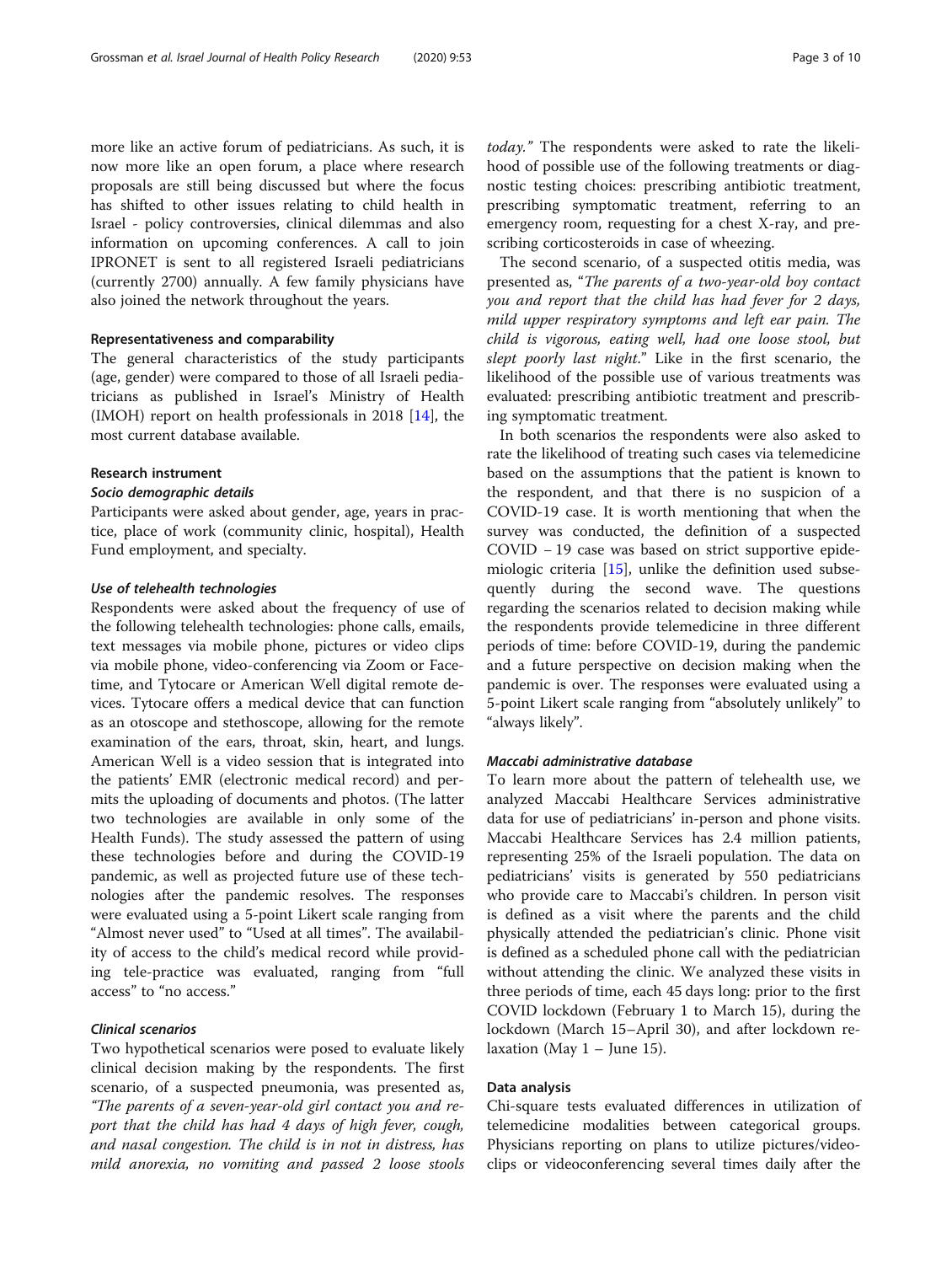pandemic were defined. Binary logistic regression analysis (enter method) was utilized to assess the relation between their status (dichotomized dependent variable) and the independent variables, including personal characteristics such as professional group, gender (female vs. male), as well as scores on adoption of telemedicine prior to the COVID-19 outbreak in the study questionnaire. Age and years of experience were examined as independent variables. The odds ratio is per 1 year of age. We reported odds ratios (OR), 95% confidence intervals (CI) results of the best fitting adjusted regression models. Two-sided level of significance was set to  $p <$ 0.05. A comparison of the mean daily number of phone and in-person physician visits in Maccabi in the periods before COVID 19 lockdown, during lockdown and thereafter was performed. All statistical analyses were conducted in IBM-SPSS Statistics for Windows (Version 25.0. Armonk, NY, IBM Corp.).

# Results

# Survey findings

Of 423 IPRONET members, 169 pediatricians responded to the survey, for a response rate of 40%. Demographic characteristics of the study sample are presented in Table 1. The characteristics of the study participants were similar to those of all Israeli pediatricians [\[14\]](#page-9-0), regarding age groups distribution (45% under 55 years in study participants vs. 49% in the IMOH report,  $p =$ 0.332) and gender (51% females in the study vs. 53% in the report,  $p = 0.216$ ).

# Use of telehealth technologies

Fifty six percent of the respondents reported full access to the child's medical record in more than 75% of telehealth visits, while only 9% reported no access to the record during such visits.

Table [2](#page-4-0) presents the respondents' daily use of telemedicine technologies (phone calls, emails, text messages, pictures/video-clips, and videoconferencing) before and during the first COVID-19 lockdown period (hereafter "the COVID-19 lockdown") and projected use after the pandemic will have ended.

Reported daily use of all technologies significantly increased during the COVID-19 lockdown. The projected use of text messages and pictures/videoclips after the pandemic will have ended is projected to significantly decrease in relation to the pandemic period. However, the use of pictures/videoclips is projected to significantly increase after the pandemic compared to pre-COVID-19 use.

Tytocare digital remote device use has been reported by 3 and 6% of respondents for before and during the COVID- 19 lockdown, respectively. Similarly, American Well use was reported by 5 and 8% of respondents,

|                                            | n   | %    |
|--------------------------------------------|-----|------|
| Age (years)                                |     |      |
| $25 - 44$                                  | 47  | 27.8 |
| $45 - 54$                                  | 45  | 26.7 |
| $55 - 66$                                  | 52  | 31.0 |
| $67 - 74$                                  | 25  | 14.4 |
| Gender                                     |     |      |
| Male                                       | 82  | 48.5 |
| Female                                     | 87  | 51.5 |
| Specialty                                  |     |      |
| Pediatrics                                 | 165 | 97.6 |
| Family medicine                            | 3   | 1.8  |
| General                                    | 1   | 0.6  |
| Clinical experience post-residency (years) |     |      |
| < 10                                       | 29  | 17.2 |
| $11 - 20$                                  | 51  | 30.2 |
| $21 - 30$                                  | 51  | 30.2 |
| >30                                        | 38  | 22.5 |
| Works also in a hospital                   |     |      |
| Yes                                        | 42  | 24.9 |
| No                                         | 127 | 75.1 |
| Health fund employment                     |     |      |
| Clalit                                     | 58  | 34.3 |
| Maccabi                                    | 43  | 25.4 |
| Meuhedet                                   | 24  | 14.2 |
| Leumit                                     | 9   | 5.3  |
| More than one Health fund                  | 35  | 20.8 |

before and during the COVID- 19 lockdown, respectively. (Data not shown in Table [2](#page-4-0)).

# Scenario 1

Patterns of clinical decision making via telemedicine before, during and after COVID-19 lockdown for Scenario 1 are presented in Table [3](#page-4-0). The reported high likelihood pattern of the following- treating the patient via telemedicine, prescribing symptomatic treatment, referring to an emergency room, prescribing steroids and requesting for a chest X-ray – significantly increased during the pandemic lockdown. However, after the pandemic, the respondents expect the likelihood of these treatments to decrease significantly. Similarly, the reported medium likelihood pattern of prescribing antibiotics significantly increased during the pandemic lockdown but is projected to decrease after the pandemic dissipates.

# Table 1 Characteristics of the study sample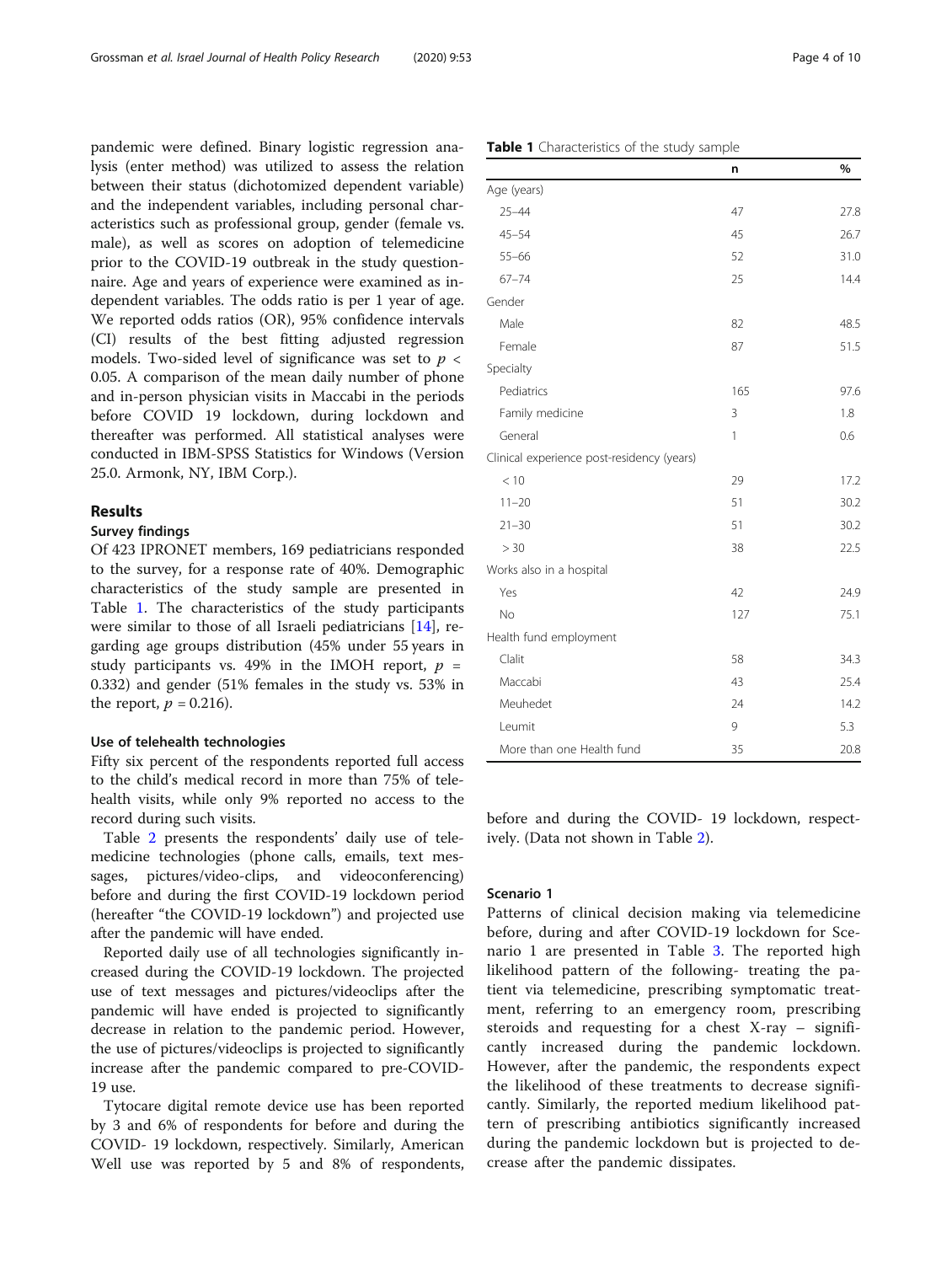| <b>Technology</b>                     | <b>Respondents</b>     |      |                 |                     |                |            |  |  |
|---------------------------------------|------------------------|------|-----------------|---------------------|----------------|------------|--|--|
|                                       | <b>Before COVID-19</b> |      | During COVID-19 |                     | After COVID-19 |            |  |  |
|                                       | n                      | $\%$ | n               | $\%$                | n              | %          |  |  |
| Phone calls                           | 81                     | 47.9 | 110             | 65.1                | 99             | 58.6       |  |  |
| Emails                                | 41                     | 24.3 | 73              | $43.2$ <sup>*</sup> | 57             | 33.7       |  |  |
| Text messages                         | 40                     | 23.7 | 67              | $39.6^{*+}$         | 45             | 26.6       |  |  |
| Pictures/video-clips                  | 25                     | 14.8 | 68              | $40.2^{*+}$         | 44             | $26.0^{*}$ |  |  |
| Video - conferencing (Zoom, Facetime) |                        | 1.2  | 21              | $12.4$ <sup>*</sup> | 9              | 5.3        |  |  |

#### <span id="page-4-0"></span>Table 2 Daily use pattern of technologies

\*During vs. before,  $p < 0.05$ <br>\*During vs. after,  $p < 0.05$ 

 $+$ During vs. after,  $p < 0.05$ 

 $*$ After vs. before,  $p < 0.05$ 

# Scenario 2

Patterns of clinical decision making via telemedicine for Scenario 2 before, during and after the COVID-19 lockdown are presented in Table [4](#page-5-0). The reported high likelihood pattern of the following- treating the patient via telemedicine, prescribing antibiotic treatment, prescribing symptomatic treatment– significantly increased during the pandemic lockdown. However, after the pandemic will have ended, the reported future high likelihood pattern of these decisions is significantly projected to decrease comparing to the pandemic period.

In a univariate model, pre-pandemic use of pictures/ videoclips or videoconferencing during visits was the only significant  $(p \lt 0.001)$  predictor of frequent provision of these technologies after the pandemic. Physicians who reported occasional and frequent prepandemic use of pictures/videoclips or videoconferencing during visits had odds ratios of 2.73 (95% CI:1.01– 7.42) and 82.24 (95% CI: 17.50–386.58) respectively for frequent post-pandemic provision of these technologies, as compared to physicians who did not use it.

# Findings from the administrative data

Figures [1](#page-5-0) and [2](#page-6-0) present phone and in-person visits data for Maccabi Healthcare Services, based on data from Maccabi's patient database, regarding the period before the COVID 19 lockdown, during the lockdown and afterwards. A drop in in-person visits during the first lockdown (mid-March to end of April), and a partial return in relaxation period to pre-lockdown level are shown in Fig. [1](#page-5-0). A sharp increase in phone visits during the lockdown, sustained after the lockdown was eased is presented in Fig. [2](#page-6-0). Comparison of number of visits and changes at the different periods is presented in Table [5](#page-6-0).

Data on the number and mix of visits (in person and phone) in the three periods – pre lockdown, during lockdown and post lockdown) are presented in Table [6](#page-7-0). Total pediatrician visits decreased from 9.7 thousand in the first period to 3.5 thousand in the second period, and then increased to 6.7 thousand in the third period. Between the second and third periods both in-person visits increased by 82%, and phone visits increased by 122%. Phone visits accounted for 0% of pediatrician

|  | <b>Table 3</b> Likelihood patterns of using different treatments or diagnostic testing choices in scenario 1 |
|--|--------------------------------------------------------------------------------------------------------------|
|  |                                                                                                              |

| Likelihood pattern                                   | <b>Respondents</b>     |      |    |                                    |                                   |      |  |
|------------------------------------------------------|------------------------|------|----|------------------------------------|-----------------------------------|------|--|
|                                                      | <b>Before COVID-19</b> |      |    | During the first COVID-19 lockdown | After the first COVID-19 lockdown |      |  |
|                                                      | n                      | %    | n  | %                                  | n                                 | %    |  |
| Treating via telemedicine<br>High likelihood         | 7                      | 4.1  | 33 | $19.5^{*+}$                        | 10                                | 5.9  |  |
| Prescribing antibiotics<br>Medium likelihood         | $\overline{4}$         | 2.4  | 30 | $17.8^{*+}$                        | 9                                 | 5.3  |  |
| Prescribing symptomatic treatment<br>High likelihood | 18                     | 10.7 | 45 | $26.6^{*+}$                        | 20                                | 11.8 |  |
| Referring to emergency room<br>High likelihood       | 15                     | 8.9  | 38 | $22.5$ <sup>*+</sup>               | 12                                | 7.1  |  |
| Prescribing steroids if wheezes<br>High likelihood   | 14                     | 8.3  | 34 | $20.1^{*+}$                        | 16                                | 9.5  |  |
| requesting for chest X ray<br>High likelihood        | 20                     | 11.8 | 40 | $23.7^{*+}$                        | 21                                | 12.4 |  |

 $\sum_{i=1}^{n}$  During vs. before,  $p < 0.05$ 

 $<sup>+</sup>$ During vs. after,  $p < 0.05$ </sup>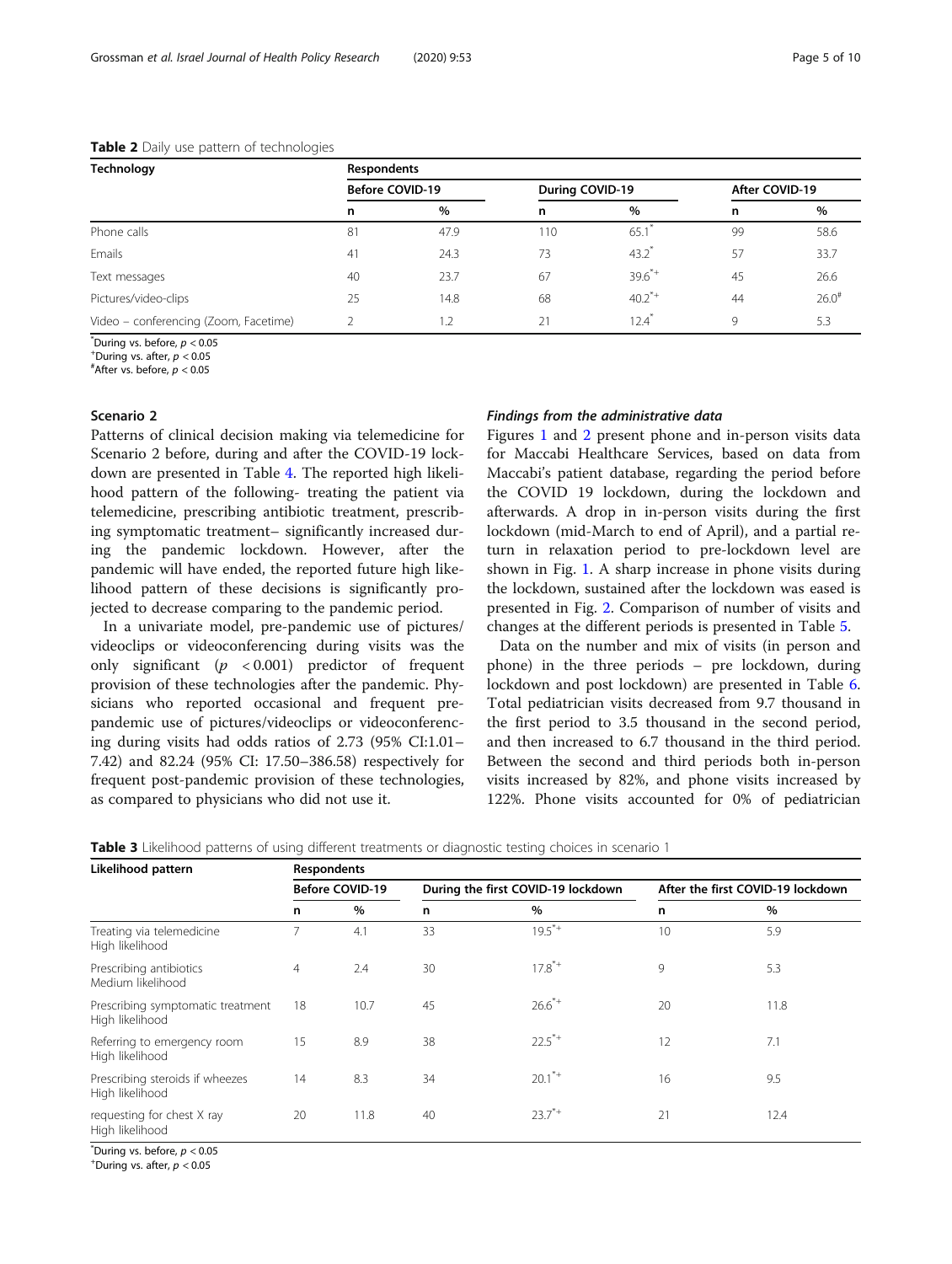| Likelihood pattern                                   | <b>Respondents</b>     |      |    |                                    |                                   |      |  |
|------------------------------------------------------|------------------------|------|----|------------------------------------|-----------------------------------|------|--|
|                                                      | <b>Before COVID-19</b> |      |    | During the first COVID-19 lockdown | After the first COVID-19 lockdown |      |  |
|                                                      | n                      | %    | n  | $\%$                               | n                                 | %    |  |
| Treating via telemedicine<br>High likelihood         | 18                     | 10.7 | 70 | $41.4$ <sup>*+</sup>               | 23                                | 13.6 |  |
| Prescribing antibiotics<br>High<br>likelihood        |                        | 1.8  | 23 | $13.6^{*+}$                        |                                   | 3.0  |  |
| Prescribing symptomatic treatment<br>High likelihood | 43                     | 25.4 | 67 | $39.6^{*+}$                        | 39                                | 23.1 |  |

<span id="page-5-0"></span>Table 4 Likelihood patterns of using different treatments in scenario 2

 $\hat{p}$ During vs. before,  $p < 0.05$   $^+$ During vs. after,  $p < 0.05$ 

visits before the pandemic, 17% of them during the first lockdown period, and 19% of them 1 month after the lockdown.

We did not find any statistically significant interregional differences.

# **Discussion**

Our results confirm the rise in use of all evaluated telemedicine technologies during the first COVID-19 lockdown in Israel. Physicians complied with pandemic-era guidelines of health organizations world-wide in delivering pediatric care via telemedicine when feasible  $[9-11]$  $[9-11]$  $[9-11]$  $[9-11]$  $[9-11]$ .

However, even though physicians predict that they will revert to using fewer text messages, digital photos and video clips after the pandemic has ended, the rate of projected use of photos and clips is higher than pre-COVID-19 levels, suggesting that a projected increase will be sustained for the use of the latter modalities.

When evaluating the clinical decisions made in the two hypothetical scenarios, the high likelihood pattern

of treating the patient via telemedicine was significantly increased during the pandemic and projected to decrease after the pandemic. This pattern was also observed while exploring individual clinical decisions – prescribing antibiotic treatment and prescribing symptomatic treatment.

These observations are in accordance with existing evidence regarding physicians' attitudes and perceived barriers to telemedicine. One of the biggest barriers to the use of telehealth has been the resistance on the part of providers to embrace this technology in caring for patients [\[16](#page-9-0)]. In a study exploring the experiences, attitudes and challenges of physicians in a pediatric telemedicine service operated in Israel, it was demonstrated that physicians face a variety of challenges, requiring special expertise, qualities, and skills [[17](#page-9-0)]. The main factor the doctors mentioned was the difficulty in making a diagnosis from a distance, which is attributed to the fundamental difference between the virtual visit and the in-person visit, due to the doctor's inability to perform a physical exam in the telemedicine setting.

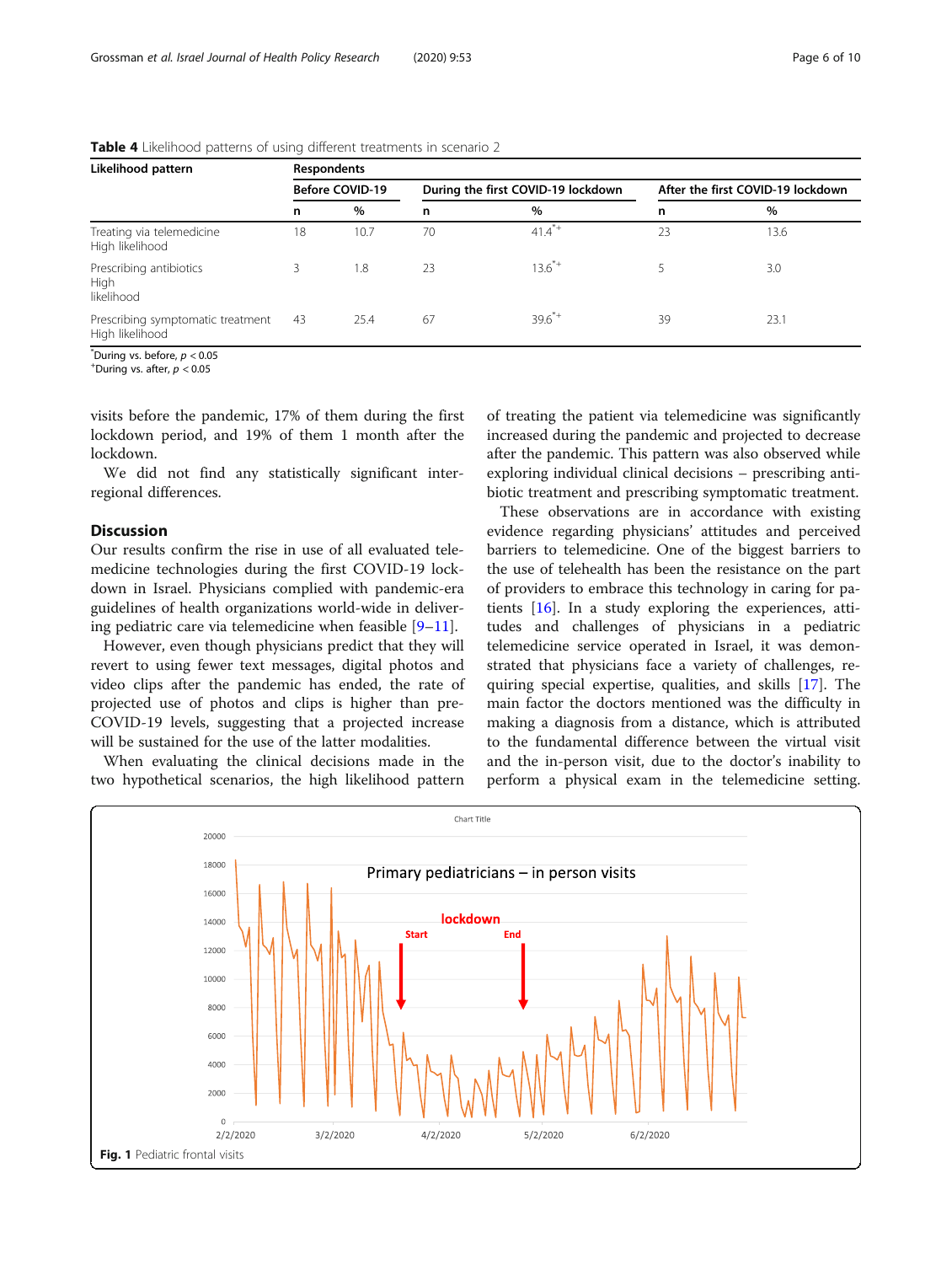<span id="page-6-0"></span>

Unlike the traditional encounter between patient and doctor, in the telemedicine format the doctor learns about the patient's medical problem from his verbal description, usually without being able to physically examine him [\[17](#page-9-0)]. A study of telephone triage reported patient safety risks and the lack of visual clues which aid physicians in identifying patients in acute condition [\[18](#page-9-0)].

Considering these observations, it is not surprising that most of our study respondents viewed telemedicine during the first COVID-19 lockdown as a temporary solution for a distinct period that required social distancing. When routine care resumes, our respondents, for the most part, preferred to return to traditional inperson care. The dynamics of the use of in-person visits as demonstrated by the administrative data (a sharp decrease during lockdown and a partial return to baseline shortly after) supports our survey results. The sustained increase in phone visits after lockdown relaxation probably reflects parental preferences to phone visits facing the continuing policy of social distancing even after relaxation.

In addition, the administrative data documents that the total pediatric visits decreased from March onwards. This was probably due to two reasons: first, spring and summer (spring more than summer) are usually characterized by less pediatric morbidity and second, masks and partial school and kindergarten closures could have reduced the burden of communicable diseases other the COVID 19. The mix of visits from the lockdown onwards is the same as in the lockdown itself, probably because we are still basically practicing COVID time daily routine, and COVID social distancing policy still prevails. Parents try to avoid even now coming to the clinics if not necessary, which keeps on the relatively high demand for phone visits.

As of yet, there is no valid evidence regarding either parental perspectives on pediatric telemedicine care delivered during the COVID-19 pandemic, or their attitudes on the future of this modality once the pandemic will be over. Once the lockdown restrictions were lifted in Israel, face-to-face pediatric visits increased rapidly (personal communication), suggesting that parents prefer in-person visits. Again, this feeling is supported by our administrative data demonstrating partial return to baseline level of in-person visits. Cautious speculation may suggest that parents view telemedicine as a viable, but temporary solution.

Using telehealth to submit pictures and video-clips may continue after the pandemic, as predicted by respondents. The use of pictures is prevailing mostly in pediatric dermatology. The universal availability of cell phone cameras and the ease of digital communication

Table 5 Comparison of visits data at selected periods

| Visit<br>type | Visits data                                                   |                                                          |                                                    |                                                                      |                                                                |  |  |  |  |
|---------------|---------------------------------------------------------------|----------------------------------------------------------|----------------------------------------------------|----------------------------------------------------------------------|----------------------------------------------------------------|--|--|--|--|
|               | Mean daily number<br>pre lockdown<br>$(1/2/2020 - 15/3/2020)$ | Mean daily<br>number lockdown<br>$(15/3/2020-30/4/2020)$ | % Change (lockdown<br>compared to pre<br>lockdown) | Daily number post<br>lockdown relaxation<br>$(1/5/2020 - 15/6/2020)$ | % Change (post<br>lockdown relaxation<br>compared to lockdown) |  |  |  |  |
| In-person     | 9723                                                          | 2978                                                     | $-70*$                                             | 5420                                                                 | $+82*$                                                         |  |  |  |  |
| phone         |                                                               | 575                                                      | $+5952*$                                           | 1279                                                                 | $+122*$                                                        |  |  |  |  |

 $*_{p} = 0.002$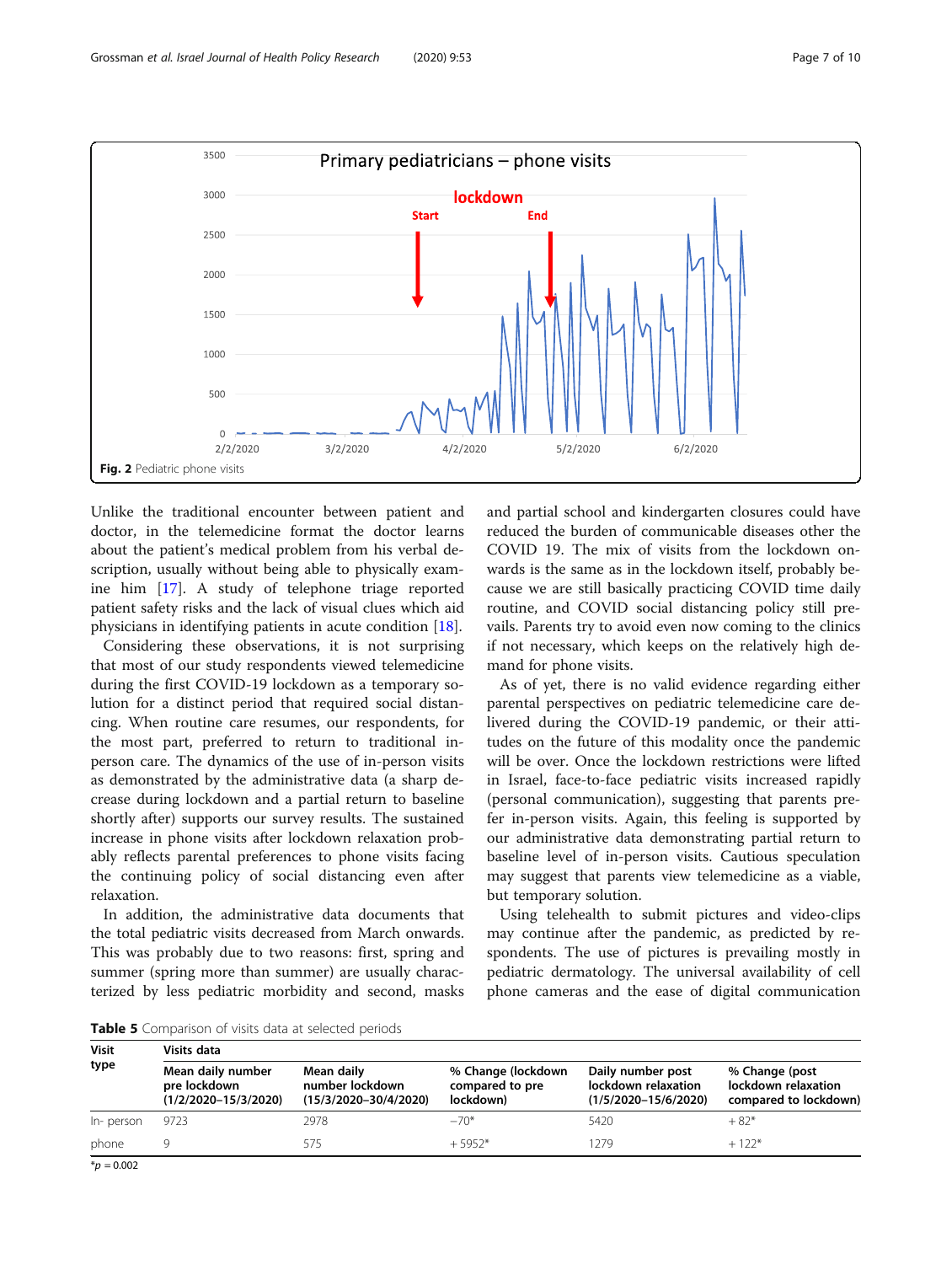| Visit type          | Mean daily number of visits and percentage of total visits |                           |                       |              |                                 |              |  |  |  |
|---------------------|------------------------------------------------------------|---------------------------|-----------------------|--------------|---------------------------------|--------------|--|--|--|
|                     |                                                            | Pre first lockdown period | First lockdown period |              | Post lockdown relaxation period |              |  |  |  |
|                     | number                                                     | Percentage %              | number                | Percentage % | number                          | Percentage % |  |  |  |
| Total visits        | 9733                                                       | 100                       | 3553                  | 100          | 6699                            | 100          |  |  |  |
| In-person visits    | 9723                                                       | 100                       | 2978                  | 83           | 5420                            | 81           |  |  |  |
| Telemedicine visits |                                                            |                           | 575                   |              | 279                             | 19           |  |  |  |

# <span id="page-7-0"></span>Table 6 Visit mix in the three periods

have dramatically increased this type of consultation – tele-dermatology. Studies have demonstrated that most skin lesions in pediatric primary care attention could be managed by tele-dermatology [\[19,](#page-9-0) [20\]](#page-9-0). It appears that pictures and videoclips have clear advantages over other technologies both for physicians and for parents; unlike other technologies, they are transmitting relevant and accurate clinical information in a matter of seconds.

The reported use of remote diagnostic devices such as Tytocare was negligible. This device has been recently proven to provide high quality sound and images, on par with traditional medical devices [[21](#page-9-0)]. Yet, to the best of our knowledge, the validity of its use by parents has not been demonstrated in a peer reviewed journal publication. Currently, Tytocare is included in the service delivery in only one Health Fund (Clalit), and has a limited number of users, presumably restricted due to its cost. This may have contributed to its low use in our study.

In both clinical scenarios, there was a rise in the likelihood of antibiotic prescribing during the pandemic. The risk of over-prescription of antibiotics in telemedicine visits has been previously studied concerning both adults and children. A study of adult patients using direct to consumer (DTC) telemedicine compared with physician office visits has identified more inappropriate antibiotic prescriptions for bronchitis as well as broader spectrum antibiotic use [[22,](#page-9-0) [23](#page-9-0)]. In another study, children with acute respiratory tract infections (ARTI) managed with DTC were less likely to receive guideline-concordant antibiotic management compared to children at primary care pediatrician visits [[24\]](#page-9-0). Inappropriate antibiotic prescribing, partly to satisfy consumers, can harm patients through the emergence of antibiotic resistance, adverse drug effects and disruption of the microbiome.

In light of these considerations, the American Academy of Pediatrics discourages the use of DTC telemedicine outside the medical home and suggests that DTC telemedicine should not be used for children < 2 years old. The medical home, where the physician is familiar with the patient and has access to the medical chart, is the preferred setting for delivery of care, thus minimizing the risk of inappropriate antibiotic prescribing [\[25](#page-9-0)]. In our study, 56 % of the respondents reported full access to the child's medical record in more than 75% of the telehealth visits, and in the hypothetical scenarios

respondents were asked to assume that the patients were known to the provider. Yet, as our study has demonstrated, the projected likelihood of antibiotic prescribing via telemedicine after the pandemic resolves, is significantly decreased, in correlation with physicians' preference to in-patient visits. It is possible that in general, pediatricians prefer frontal ARTI visits to avoid inappropriate antibiotic treatment. This may reflect a component of the "moral conflict" that has been reported by pediatricians in an Israeli study on a pediatric telemedicine service [\[17\]](#page-9-0) between maintaining standard of care and pleasing parents.

The characteristics of providers who adapt to the use of telemedicine tools more so than their peers have been previously described [\[4,](#page-9-0) [26](#page-9-0), [27\]](#page-9-0). Based on our study's findings, we define such a provider as the physician who predicts using teleconferencing and/or digital images several times per day with their patients, even after the pandemic resolves. According to our results, such a provider is the physician who adopted pre pandemic frequent use of the new technologies. In his 1962 book, Diffusion of Innovations, Rogers defines such individuals as "early adopters," customers who are the first to utilize new technologies [[28](#page-9-0)].

It is assumed that the practice of most physicians will evolve to integrate an increasing number of elements of virtual care. As such, medical education and training will need to adapt, preparing tomorrow's physicians for the environment in which they will be practicing [\[25\]](#page-9-0). It will be necessary for early adopters, together with medical specialty societies, to formalize the curriculum and training [[4](#page-9-0)].

Reimbursement for telemedicine is not standardized. In the US, it varies by location, services provided, and payers. Individual states' laws vary concerning telehealth licensing, reimbursement, and consent, as well as the very definition of telehealth. Currently, there is no set standard for private health insurance providers regarding telemedicine. As for Medicare beneficiaries, telemedicine visits are considered the same as in-person visits and compensate both at the same rate [[29](#page-9-0)]. To our knowledge, in Israel, medical services provided via telemedicine are compensated the same as regular in-person visits.

Our study has several limitations. First, the study was potentially biased upstream of the incomplete response rate, with 84% of pediatricians declining to join IPR-ONET despite annual solicitation.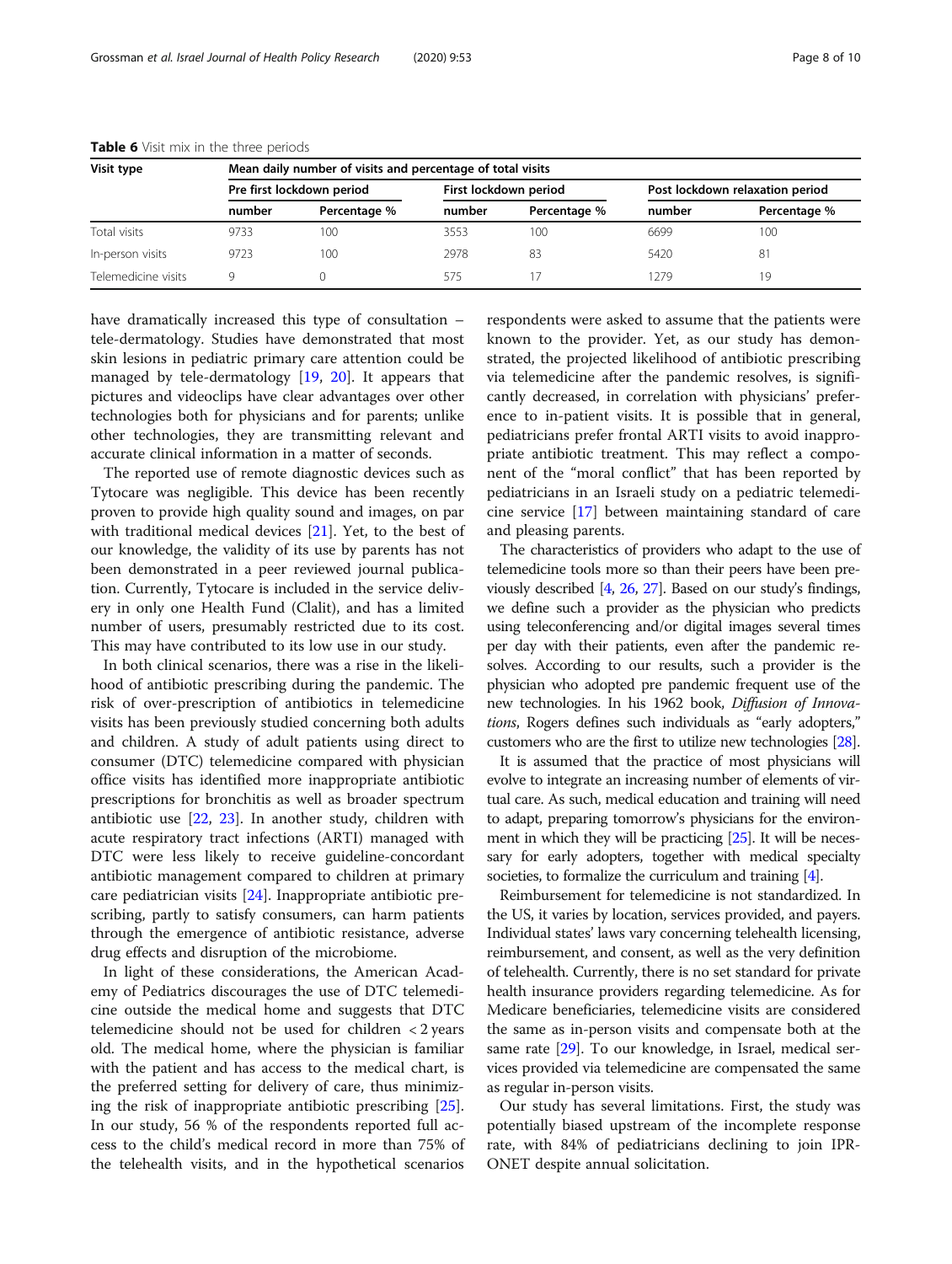Second, the study focused on a sample of Israeli pediatricians, and due to the incomplete response rate (40%) the sample may not be representative of all Israeli pediatricians, resulting in bias. We therefore recommend replicating the study in a variety of settings, such as to all pediatricians in one or more of the Health Funds. To compensate for these limitations, we compared characteristics of the study participants with available characteristics of Israeli pediatricians as reported by the Israel Ministry of Health and confirmed no significant differences.

Third, the survey data regarding use of telemedicine technologies before and during COVID-19 was subjective; perceived level of use may not reflect the actual use. We partially compensated for this limitation by adding frontal and phone visit administrative data. Still, studies are warranted in which technology use is assessed by more objective means such as electronic health record data and smartphone use data.

Fourth, while exploring phone calls we did not distinguish in the survey between regular phone calls (as done in the pre COVID − 19 era) and reimbursed "phone visits". Therefore, we cannot rule out the possibility that physicians would like to continue with this kind of a visits in the post COVID-19 era.

Fifth, the results of the scenarios are dependent on the characteristics of the scenarios. Since both scenarios were cases where physical examination is crucial, the physicians answered as described. They might have answered in another way had the scenarios been different. Sixth, in the scenarios, we focused only on likelihood of using telemedicine technologies as grounds for clinical management. In future studies, however, physicians' assessment of the appropriateness of these technologies and their comfort using them should be explored.

Seventh, the data in our study is relevant to May 2020, soon after the first lockdown relaxation was announced. As the pandemic continues and evolves, it will be important to continue to monitor the level of telemedicine use as well as expectations regarding post-pandemic use levels. On the one hand, the longer the duration of the COVID-driven push to substitute virtual visits for in person visits, the more likely it is that virtual visits will become the new normal that will continue even after the pandemic has ended. On the other hand, if parents will prefer in-person visits once the pandemic is over, as these visits may better provide them with the holistic nature of the doctor-patient relationship, then virtual visits will be mainly used for dermatologic conditions where pictures can easily convey the clinical information, or for conditions where parents cannot technically attend the clinic. Only time, and continued monitoring, can determine which of these scenarios will play out in practice.

# **Conclusions**

Our study highlights the rise in use of telemedicine technologies during the first COVID-19 lockdown in Israel, as well as its projected partial decline in use after the pandemic has ended. Pictures and videoclips may have a potential role as part of the service delivery in the future. It is clearly demonstrated that, as of May 2020, most Israeli pediatricians preferred, once the pandemic subsides, to revert to in-person visits and base their clinical decisions on frontal data rather than on data gathered by telemedicine encounters. This preference is deeply inherent in physicians' education, regarding the roles of the physical encounter and the importance of the physical examination.

Yet, as the practice of most physicians will evolve to integrate an increasing number of elements of virtual care, it is of utmost importance to prepare the workforce for this evolution. We have identified in our study a group of physicians who prefer the frequent use of telemedicine services, even after the pandemic resolves. These physicians have been characterized in general as early adopters of technology. They should possibly be considered for teaching roles in pediatric education, and together with pediatric societies, prepare future pediatricians for the virtual evolution.

As the pandemic continues and evolves, it will be important to continue to monitor the level of telemedicine use as well as expectations regarding post-pandemic use levels.

#### Abbreviations

IPRONET: Israel Pediatric Research in Office Setting Network; COVID-19: Coronavirus Disease 2019; NIH: National Institute of Health; IPROS: Israel Pediatric Research in Office Setting; IMOH: Israel Ministry of Health; EMR: Electronic medical record; OR: Odds Ratio; CI: Confidence Interval; DTC: Direct to Consumer; ARTI: Acute Respiratory Tract Infections

#### Acknowledgements

We would like to thank IPRONET members for their time devoted to filling the questionnaire.

#### Authors' contributions

ZG, SMR and SA and conceptualized the study. ZG and GCH collected the data. GCO analyzed the data. ZG and SMR wrote the manuscript. SA and GCO and GCH revised the manuscript. All authors read and approved the final manuscript.

#### Funding

Not applicable.

#### Availability of data and materials

The datasets used and/or analysed during the current study are available from the corresponding author on reasonable request.

#### Ethics approval and consent to participate

The study was approved by Maccabi Institutional Review Board. Consent was not needed.

# Consent for publication

Not applicable.